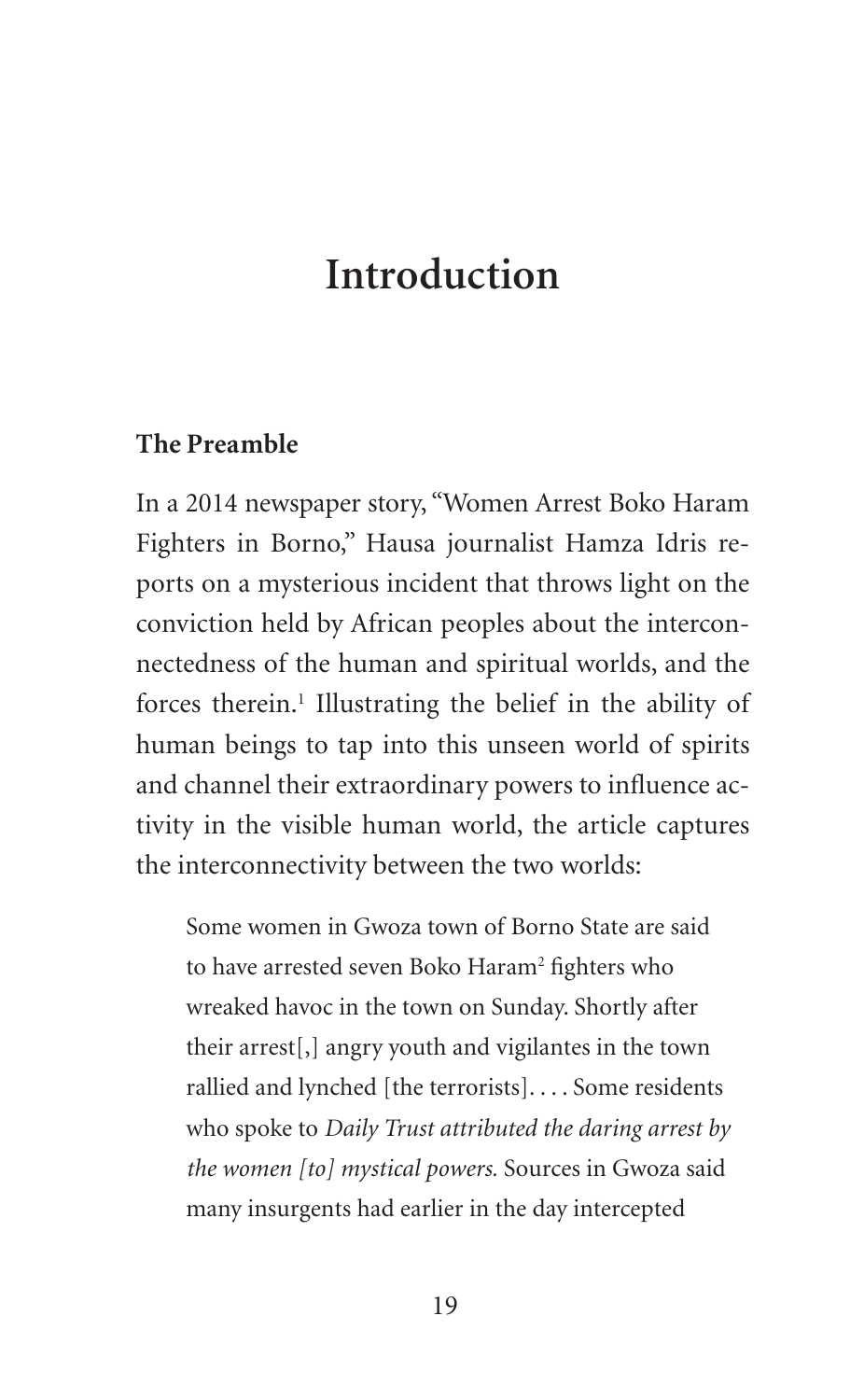a vehicle loaded with bread, slaughtered four of the occupants[,] and drove the vehicle towards Sambisa Forest. . . . A witness from Gwoza, who did not want his name mentioned, said, "After seizing the vehicle conveying the bread and other valuables in Gwoza . . . some of the insurgents moved towards the Sambisa (Forest) and met some women on the way[:] *"The insurgents wanted to attack the women but their guns did not work. They tried hitting them with the boot* [*sic*] *of their guns but mysteriously, all the hands of the insurgents hung* until youth and vigilantes in the area mobilized and killed them." . . . Mohammed Gava, the chairman of local vigilantes in Borno State[,] confirmed the incident[:] "When the gunmen were moving out of Gwoza, most people fled to safety but those women refused to flee. I think the insurgents were angry and wanted to attack them but met their waterloo."<sup>3</sup>

Ascribing the women's brazen arrest of the Boko Haram terrorists to "mystical powers," directed by these women, to paralyze the insurgent's guns and immobilize their hands is an attribution that reads true for the over three thousand nations of people who inhabit the African continent. It is this belief in the interconnectedness between the human and spiritual worlds and in the viability of power flowing from spirits to humans that we witness in the explanation of the Gwoza women's action. And it is these various elucidations, conceptualized from an African-centered perspective, about the ways in which African women and/or the female spiritual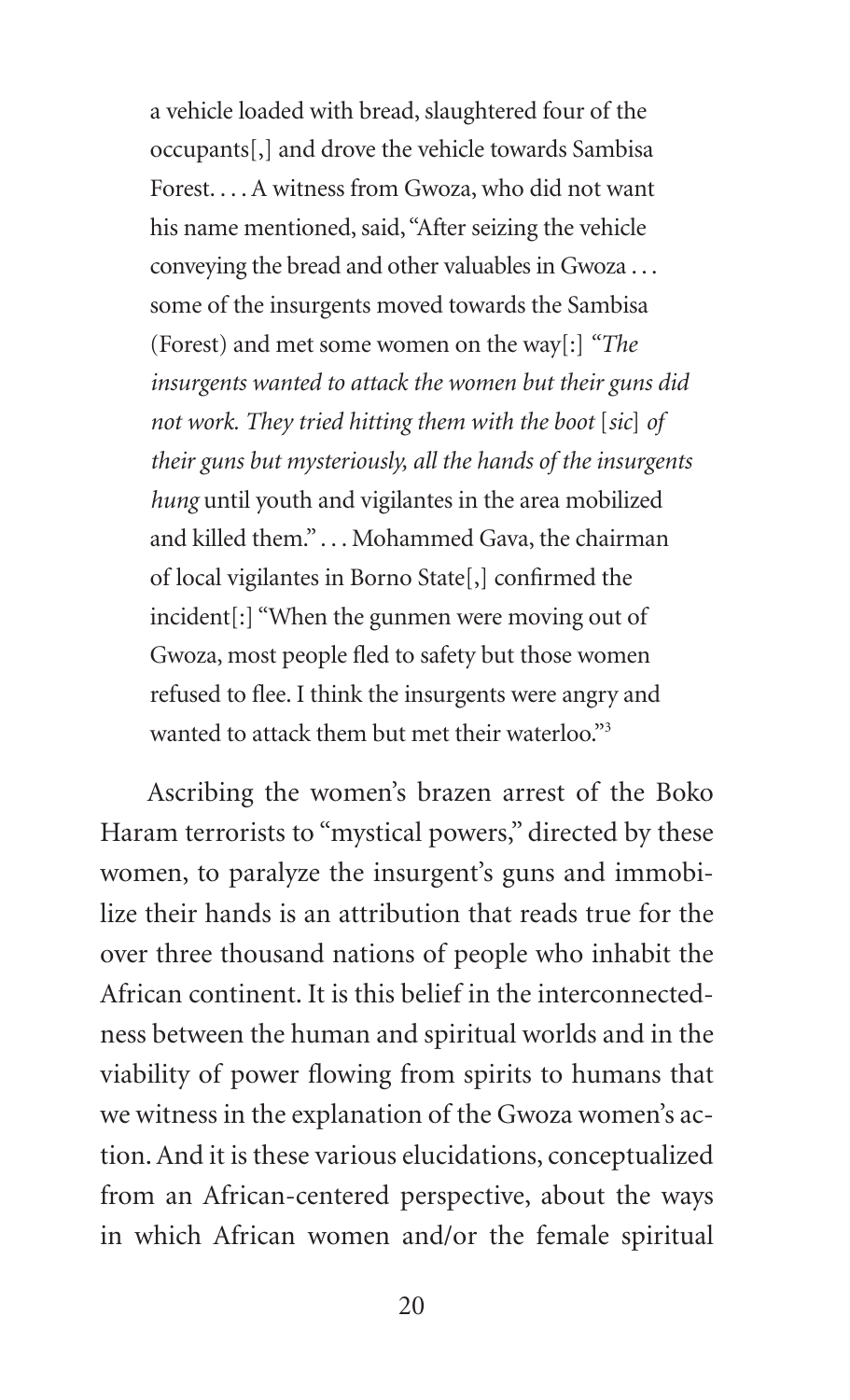principle exhibit power, influence, and authority that *Female Monarchs and Merchant Queens in Africa* seeks to highlight.

#### **Methods, Focus, and Definitions**

One of the central features of African historiography has been the fact that Africans produced fewer documents that historians have traditionally considered to be "evidence"—government reports, letters, diaries, travel logs, wills, and property records. This has meant that until recently the voices and the worldview of Africans were completely excluded from major works of African history—a fact compounded in reconstructions of African women and gendered worlds.

With limited access to the traditional sources that scholars typically use to document their work, Africancentered gender historians have necessarily had to find new methods to explore the voices of people who have historically been denied a voice. This text is part of that intellectual odyssey, functioning as a corrective while utilizing, where available, African-derived sources, including language/linguistics, the meaning and significance of names, metaphors, symbolism, cosmology, chronicles, songs, folktales, proverbs, oral traditions, and traditions of creation, to record the worldview and experiences of African women who did not leave written evidence of their lives in their own voices.

Regrettably, this African-/gendered-centered source material is not evenly or consistently distributed across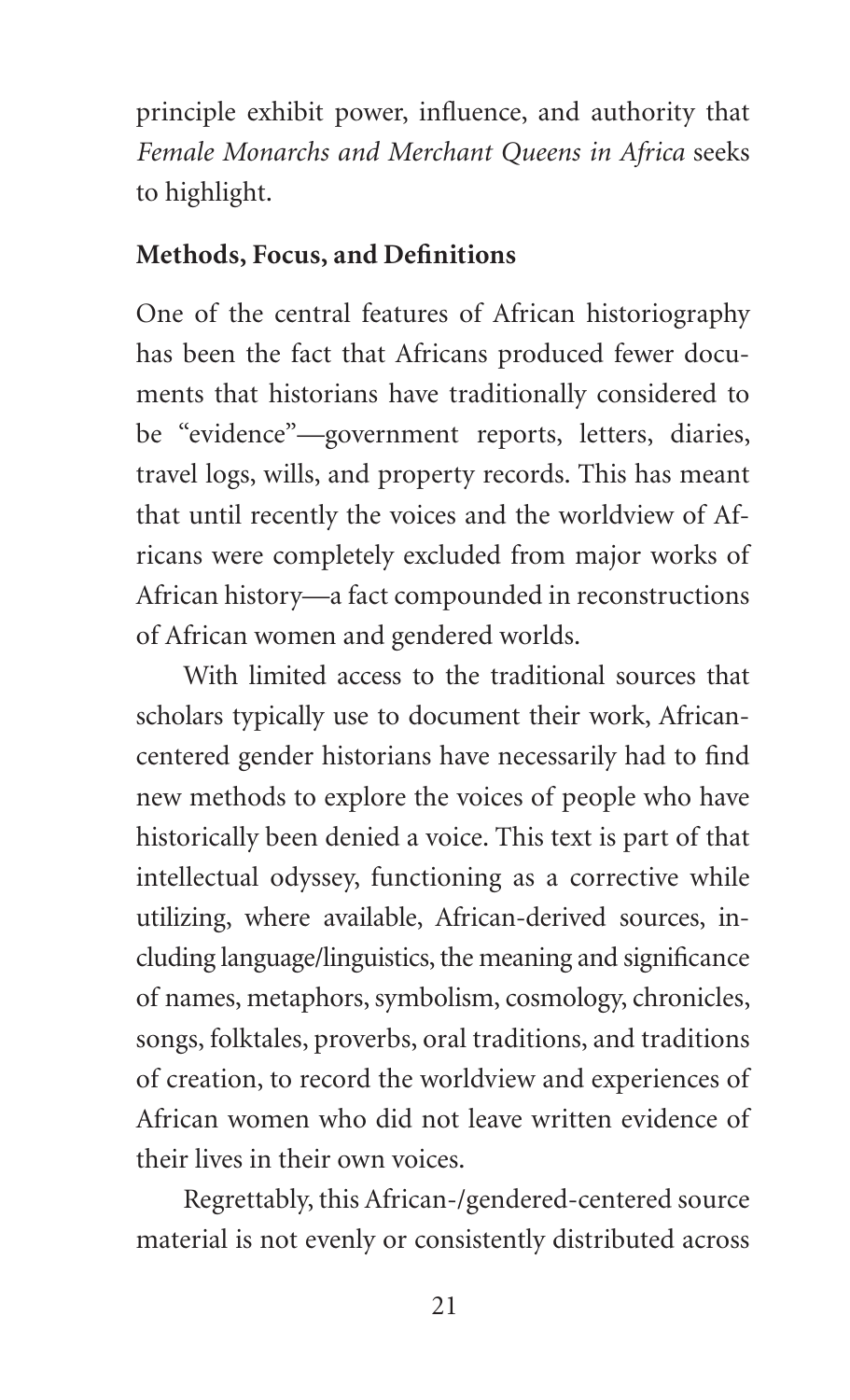the continent. Thus, this narrative, in places, may seem to privilege one African region—for instance, the privileging of West Africa in the "Merchant Queens" chapter—over some others. When documenting early African women and gendered worlds, this lacuna is further amplified by an unevenness of available source material across time and space, resulting in histories that may appear incomplete and regionally fractured or unbalanced.

The chapters within this book have been thematically and roughly chronologically organized, with reference to regional space and time. When and wherever possible, I have sought to establish sustained change over time within reconstructions of particularized narratives. However, due to the regional- and time-specific porosity of certain source material, this has not always been possible. Thus, in those instances, I work to establish change over time by reading and analyzing one regionally based and time-defined case study against another, and in the process, pooling to completeness, an overall historical narrative.

While paying homage to the diversity of lived experience on so vast a continent, I have necessarily, in this short history, had to generalize certain African gendered realities that read true across regions and periods. I have done this not to be reductionist about the complexities of African realities but rather to present an overall narrative that is uncompromised in its accessibility and scope.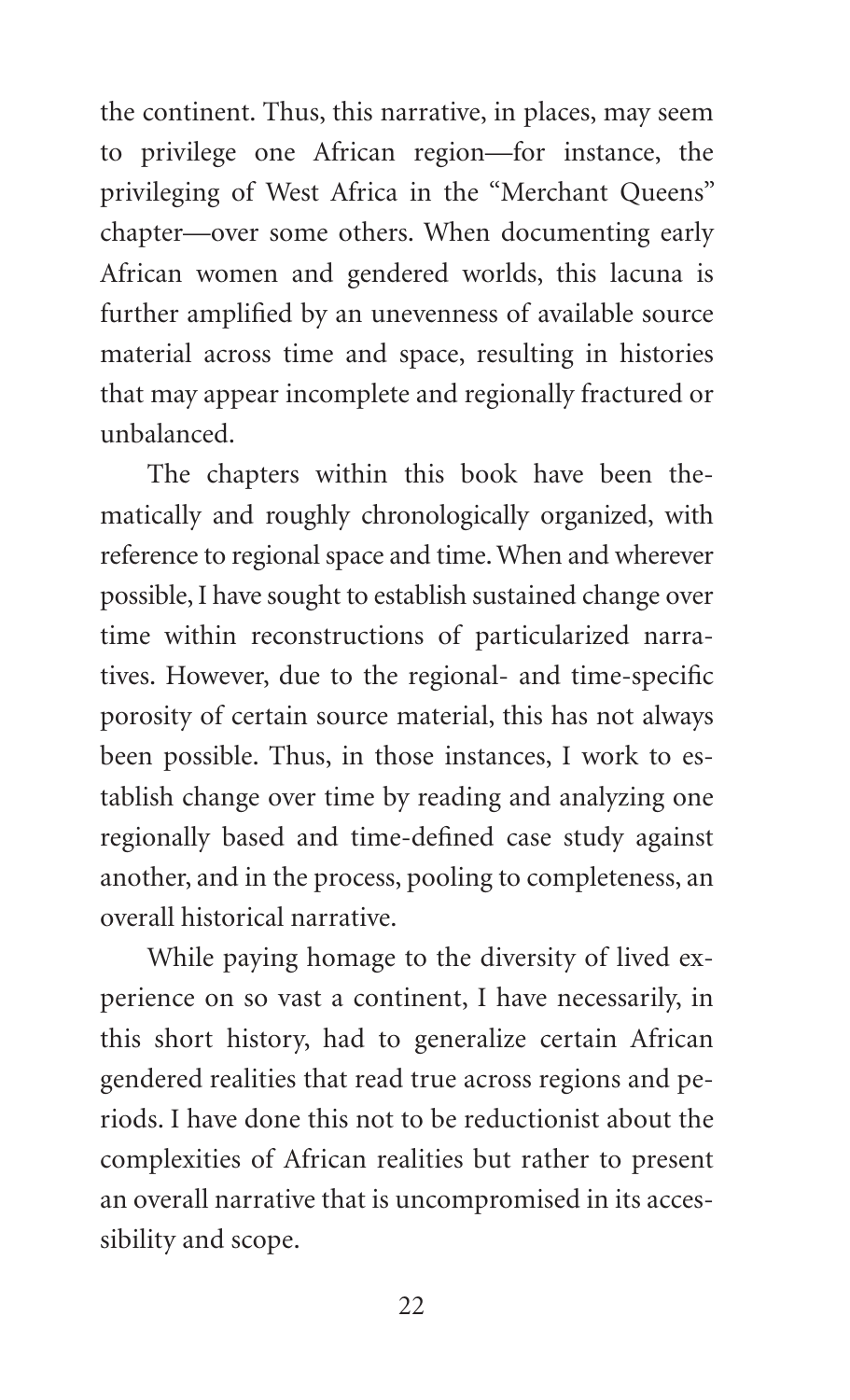From Amma<sup>4</sup> to *inkosazana*,<sup>5</sup> Sobekneferu<sup>6</sup> to Nzingha,<sup>7</sup> Nehanda<sup>8</sup> to Ahebi Ugbabe,<sup>9</sup> the *kandakes* of Meroë<sup>10</sup> to Omu Okwei,<sup>11</sup> and the daughters or *umuada* of Igboland, *Female Monarchs and Merchant Queens in Africa* documents the worlds and life histories of elite African females, female principles, and (wo)men of privilege. It centers the diverse forms and systems of leadership, as well as complexities of female power at the highest level, in a multiplicity of distinct African societies.

I use the terms "female principle" and "female spiritual principle" to speak to—and give voice to—the totality of leadership and authoritative roles occupied by female entities in Africa. These terms are inclusive and speak to the manifestations of all dimensions of femaleness in society, be they in the human, seen, world (female principle) or the spiritual, unseen, world (female spiritual principle). In the human world, the female principle is embodied in women's roles as overseers and females of privilege, including women leaders of their people or wives of male leaders. These women exercise great power, authority, and influence publicly, temporally, and in spiritual/religious spheres. My focus on the female spiritual principle (i.e., female spiritual monarchs like rain queens, spirit mediums, priestesses, goddesses, masked spirits, *sangomas, female* medicines, and prophetesses) is informed by African cosmology, which recognizes the existence of two distinct but interconnected worlds—the human visible or physical world,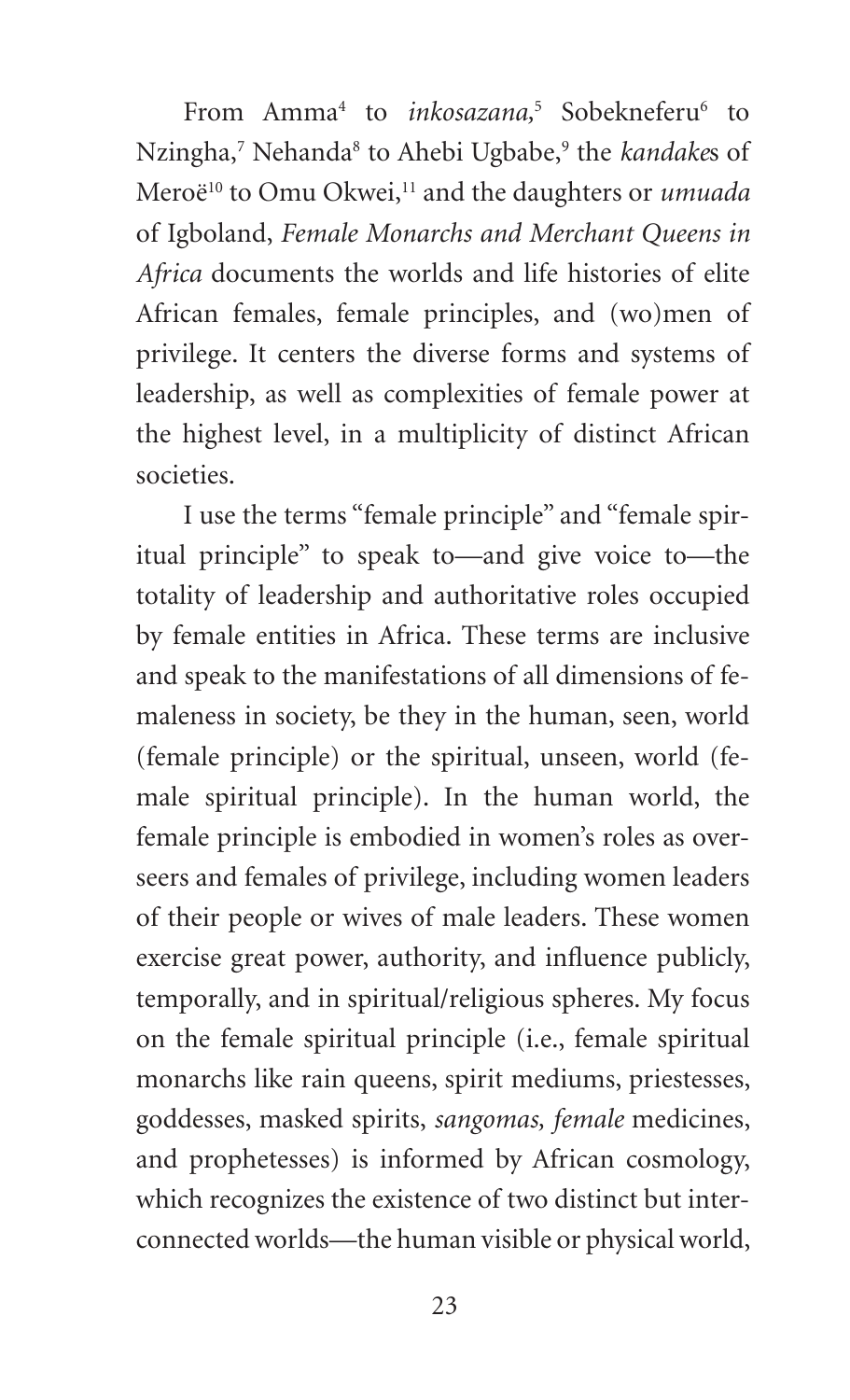and the more powerful and commanding spiritual invisible world. This understanding consequently allows me to underscore the power, influence, and authority of the African Great God, a spiritual force that in most African cosmological reasoning inhabits a space that is neither male nor female but is essentially a balance of male and female forces, male and female principles.

The terms "African females" and "(wo)men" also encourage an investigation into the place and power of gendered females and males in African societies. These "gendered females" include biological males who transform themselves into women. "Gendered males" include biological females or (wo)men who transform themselves into men. These transformations are encouraged by a milieu that recognizes that biological sex and gender do not coincide; that gender is a social construct and is flexible and fluid, allowing biological women to become gendered men, and biological men, gendered women. This phenomenon gives rise to distinctive African categories such as female husband, male priestess, female headman, female king, and female pharaoh.

In political matters (chapters 1 and 2), as in African cosmology, Africans recognize two political constituencies—the human and the spiritual. The gods and goddesses, or put differently, spiritual monarchs, were the real rulers of African communities and towns, and human beings were merely there to interpret the will of the spirits.12 These spiritual monarchs occupied the spiritual political constituency and wielded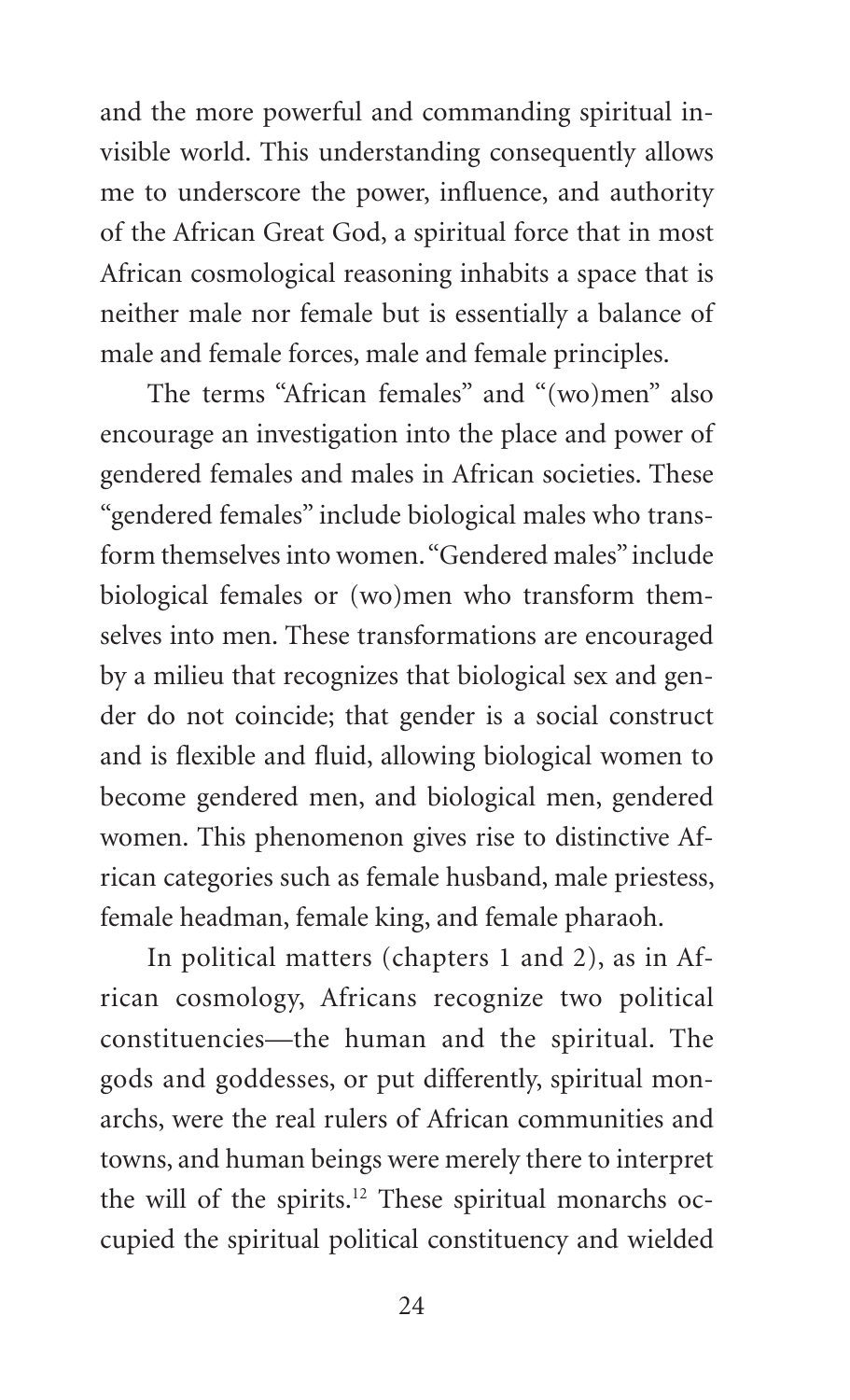supernatural power in the human world over human beings. Conversely, the female principle of (wo)men leaders, including queens, queen mothers, princesses, merchant queens, and *female* kings, are highlighted in my discussion of African (wo)men's leadership roles in the human political constituency. Throughout the narrative, the connection between African worlds and political constituencies is documented.

In economic matters (chapter 3), African women owned the marketplace. They controlled it and defined its rules and regulations. The marketplace, although physically located in the human world, is connected, in important ways, to the spiritual world, in the sense that most African markets have a market deity in charge of the market. Thus, whether African women engage in local or long-distance trade, pottery making, weaving, or farming, the most accomplished of these women, otherwise known as merchant or market queens, understand, nurture, and subsume the power inherent in upholding the interconnectedness between the physical and spiritual worlds, often translating these connections into powerful expressions of economic power.

Let me now say a word or two about my conceptualization of power, influence, and authority. What are the differences among them? In this book, I use the term "power" to mean the capacity or ability to direct or influence the behavior of others or the course of events. "Influence" means the capacity to have an effect on the character, development, or behavior of someone or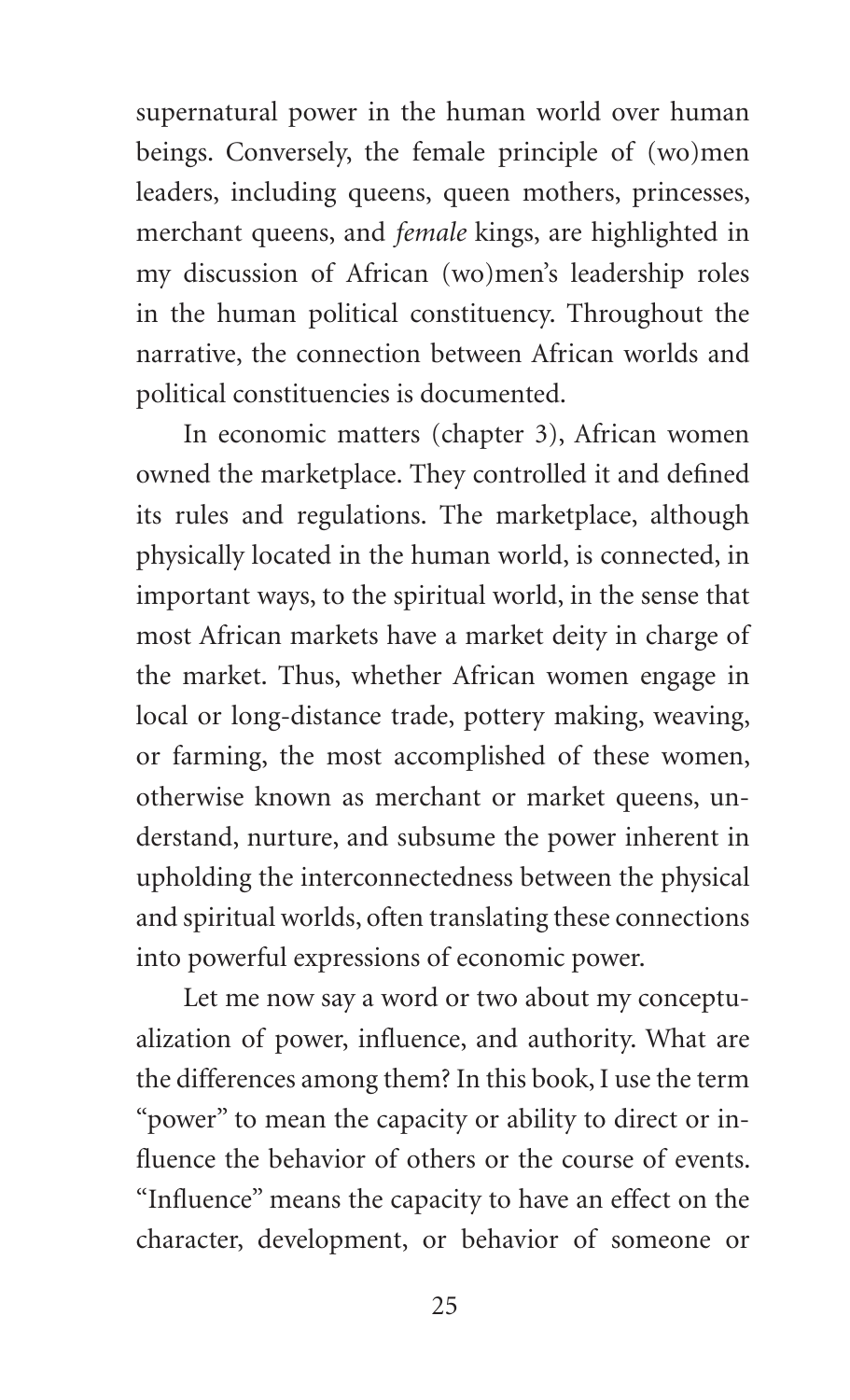something. And "authority" means the power or right to give orders, make decisions, and enforce obedience. It is my contention that African females, (wo)men, and the female spiritual principle have always held power, influence, and authority. And it is the myriad ways in which the totality of elite African (fe)male expression and manifestation has held power, influence, and authority that is the subject of this book.

## **The African Worldview: A Case for African Centeredness and Balance**

Where one thing stands, something else will stand beside it.

—Igbo proverb

The African world is a world of dualities. African people identify two worlds: The human or physical/visible world is made up of the heavens, earth, and waters. It is the world of human beings and of natural forces and phenomena. The nonhuman or spiritual/invisible world is a world of divine beings, of good and bad spirits, and of departed ancestors. It is the unseen world, the world that we cannot see. These worlds are not separate, but like two halves of a kola nut, they are connected, and make up one continuous, complete, and whole African world. The visible and invisible worlds commune and interact with each other.

The African world is cyclical. This is why most Africans believe in reincarnation—the never-ending cycle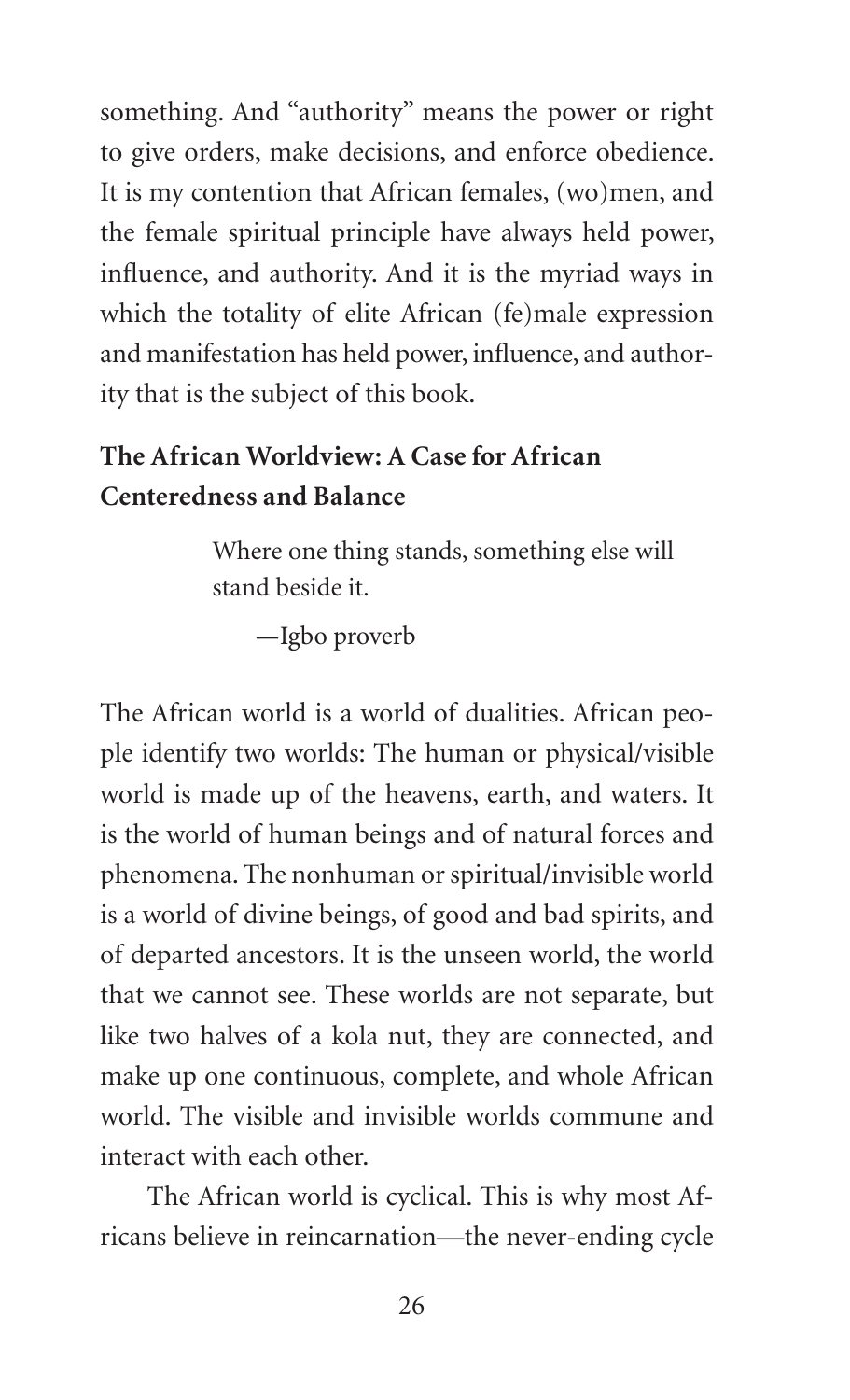

Figure I.1. The African worldview. Diagram by Nwando Achebe.

of life. A person is born, grows old, dies, and is reborn, and the cycle continues. The pouring of libation to the ancestors in Africa symbolizes the establishment of a connection between the physical human world (where libation is poured) and the spiritual nonhuman world of ancestors and spirits who inhabit the bowels of the earth. Ancestors (the reborn) also appear in the human world during periods of crisis or celebration. They are able to influence the fortunes of the living. They appear as masked spirits who protect the society as community guards or police; as courts of arbitration, which provide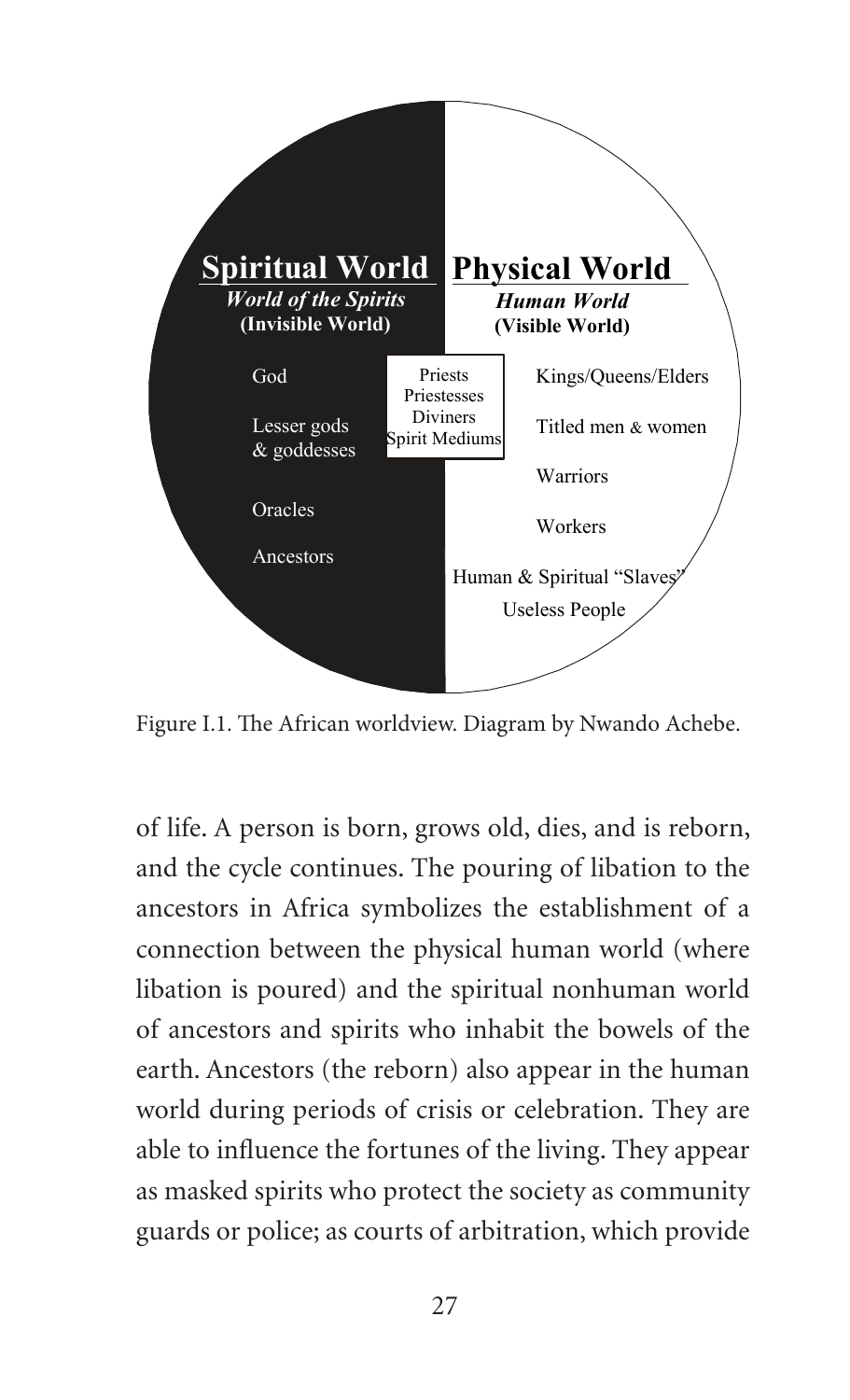binding spiritual justice in trials among human beings; or as entertainers, enthralling viewers with the beauty of the masquerade dance during celebratory periods in the life of the community, such as festivals.

Africans believe that the human and nonhuman worlds are too big to contemplate. They believe that there are spirits all around them. There are too many for one to even know; therefore, they have mediums to help explain the universe. These mediums—diviners, priests, priestesses, and spirit mediums—are special human beings. They are born into the human world but are endowed with spiritual abilities.

At the zenith of the spiritual world is God. The African God is neither male nor female (see chapter 1). God is a supernatural force that balances both male and female principles. There are as many African names for God as there are peoples—over three thousand. For instance, the Acholi of Uganda call God *Jok;* the Asante and Fante of Ghana and Côte d'Ivoire, *Nyame;* the Azande of Sudan, *Mbori* or *Mboli;* and the Lovedu of South Africa, *Mwari.*

God is too great to behold. Thus, She/He is assisted by a pantheon of more accessible lesser gods and goddesses. These lesser gods and goddesses are autonomous yet interdependent. They are personifications of natural phenomena. Their jurisdictions are localized. Africans have gods and goddess of land, lightning, thunder, streams, rivers, and so on. Some of these deities are neither totally male nor totally female but embody the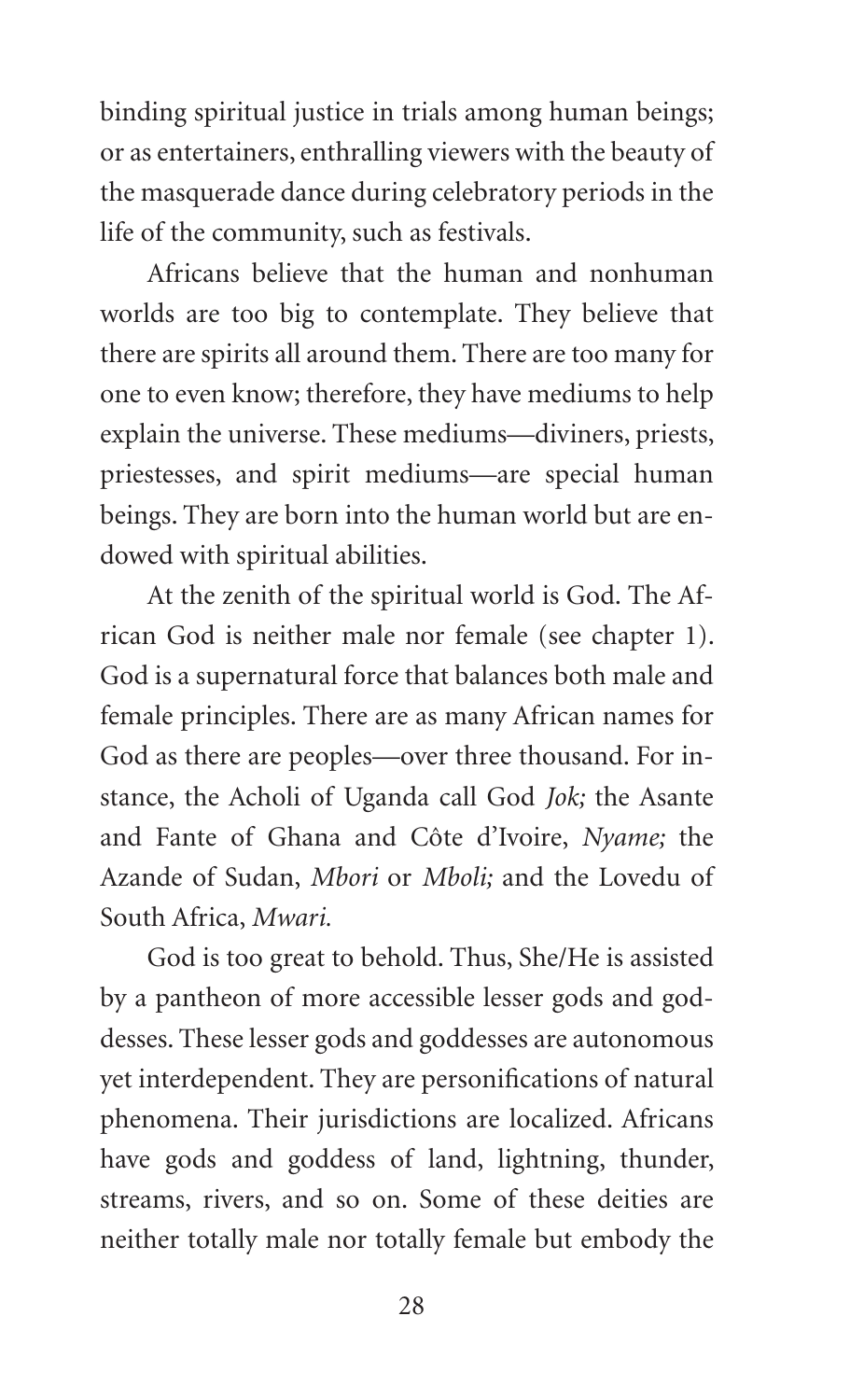duality of male and female forces that African cosmology so commonly elevates. For instance, the rainbow snake *ayida-weddo* god(dess) of the Fon people of Benin is believed to possess this balance of male (the red part of the rainbow) and female (the blue part of the rainbow) principles.

Oracles are forces that explain the past and predict the future. Like gods and goddesses, oracles can be either male or female. The word "oracle" derives from the Latin *orare* (to speak). Oracles, through their priests and priestesses, "speak" their predictions and explanations.

As alluded to earlier, priests, priestesses, diviners, and spirit mediums are human beings who have been endowed with spiritual abilities to decipher, interpret, and communicate the worlds of the spirits. In general, priests and priestesses are attached to a given deity and serve to articulate the pronouncements of that deity. African cosmology typically calls for a balancing of male and female principles in the relationships between mediums and spiritual forces. Thus, when there is a god, that god is most likely served by a priestess; and when there is a goddess, the goddess is most likely served by a priest. For instance, among the Igbo of Nigeria the goddess, *ani,* is served by the priest, *ezeani;* and the Egyptian goddess of fertility, nature, and animals, *serket,* is served by a priest. It is this same balance that is also witnessed in African constructions of the Great God as both male and female.

Diviners, unlike priests and priestesses, are not attached to particular deities. They are special human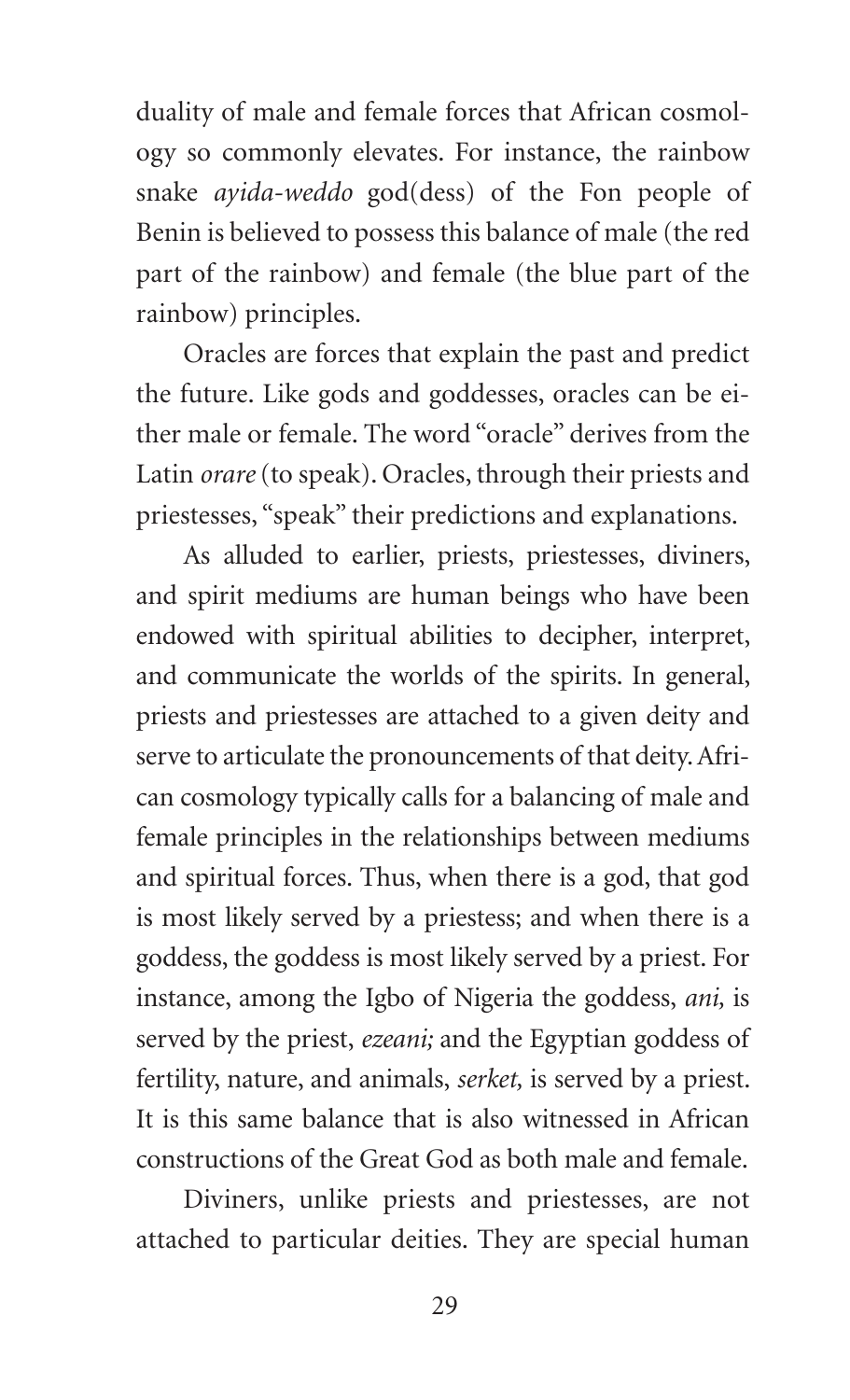beings who work for society at large, casting beads or cowrie shells (Igbo and Yoruba of Nigeria) or copper lances (Burundi), practicing invocation (Nyole, Uganda), using baskets (BaKongo of Kongo), counting stars (Amhara of Ethiopia), evoking trances (Baule of Côte d'Ivoire), using animals (Zande, Kapsiki, and Higi of Cameroon; Baule), and consulting astrological and numerological texts (Swahili) to form, understand, and explain the present and to predict events in the future. They are inspired by a god or goddess to foresee, to gain insight into a question.

Spirit mediums are human beings who mediate communication between the spirits of the dead and human beings. They do this through actual possession, in a trance or spirit channeling. The spirit of the deceased speaks through these mediums, relaying important information and messages of support. Taken collectively, these special individuals that inhabit the in-between worlds are the human voices of the unseen world, a world that they explain to human beings.

The physical visible world is the world of human beings: men, women, and children. This world, like the spiritual world, is hierarchical, and depending on the kind of society—centralized or egalitarian—is led either by kings and queens, or male and female elders, in a dualsex or complementary fashion. Women in Africa have authority and influence because of their own achievements, not those of their husbands. Thus, a queen or queen mother is powerful in her own right as a ruler,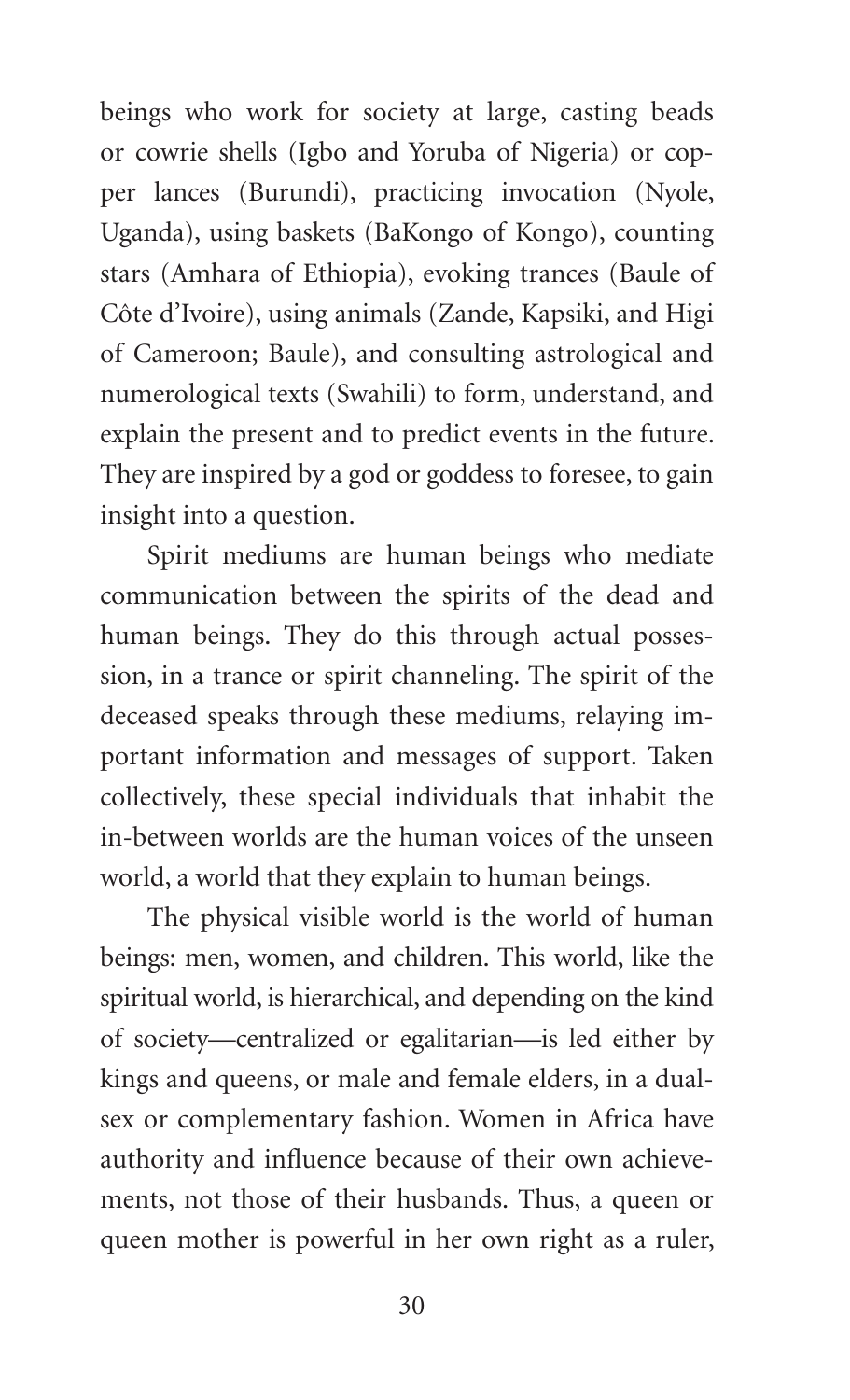and not because she is married to a king or is his birth mother. In fact, queen mothers in the African system are not necessarily mothers of a sitting king.

Next in rank to these leaders of their societies are the titled men and women. Like the queens, queen mothers, or female elders, titled women are recognized for their own achievements and not those of their husbands. All African societies have male and female warriors, whose job it is to protect their societies from their enemies. The Amazons of Dahomey, an all-female regiment of warriors, who operated in the sixteenth through the nineteenth centuries, were particularly powerful and led their kingdom from victory to victory.

In Africa, all able-bodied individuals regardless of gender are expected to contribute to society by working outside their homes. African women have always worked, and can be seen, even today, carrying their babies on their backs while going back and forth between the farm and marketplace.

Indigenous "slavery" can be both empowering and disempowering for the enslaved. "Slavery" in Africa is not a permanent condition. Enslaved persons work for their masters, for a given period of time, after which they are able to manumit themselves and either stay in the community of their masters or find their way back to their natal communities. African "slaves" who are attached to the spiritual world either as wives, daughters, or sons of deities find their station in society elevated because of their relationship to the said deity. In many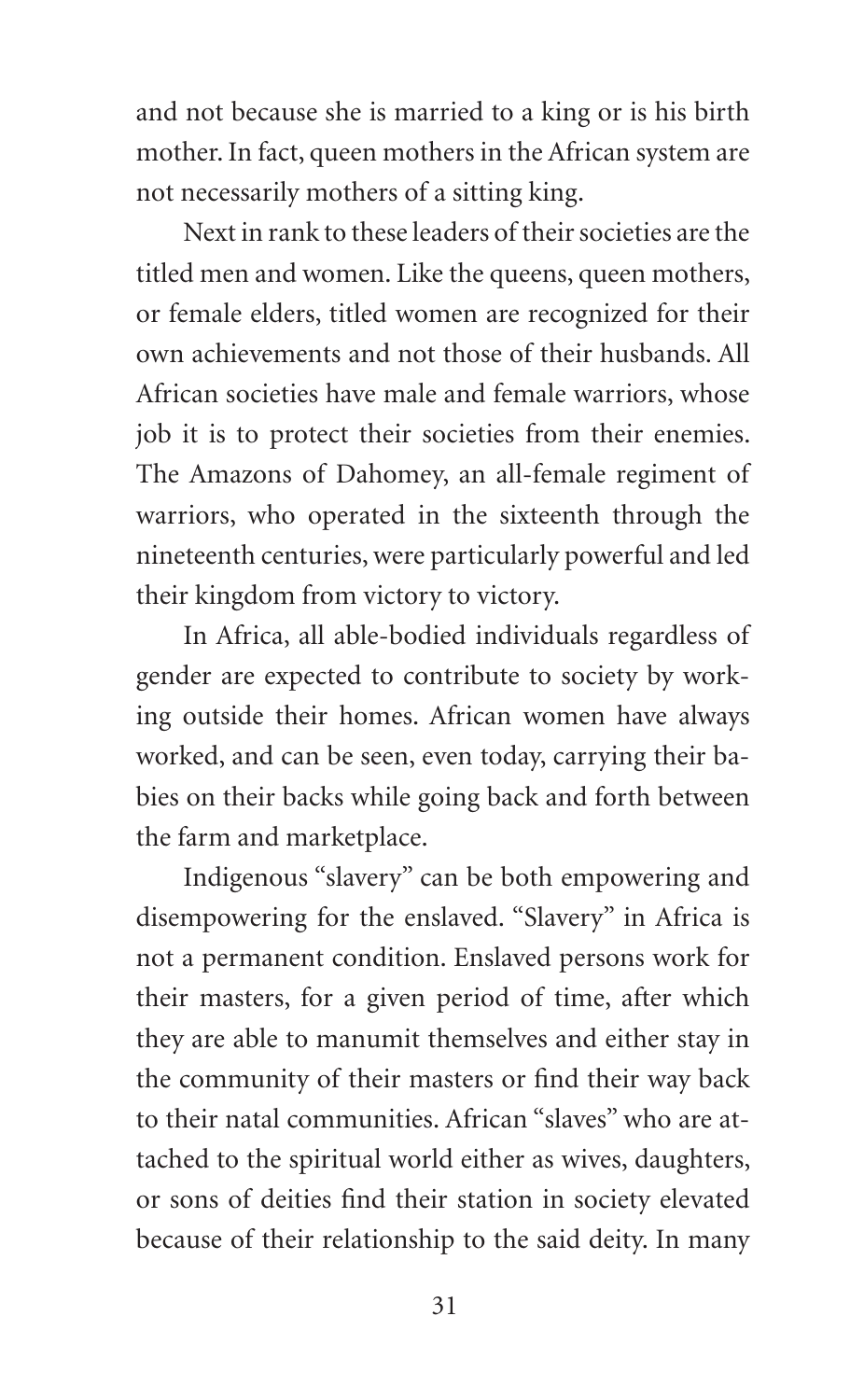ways, this relationship serves to empower them in relation to mere mortals.

At the very bottom of the physical world's hierarchy are useless people. These are able-bodied men and women who refuse to work. They are deemed useless because they are not contributing to society in meaningful ways.

### **Chapter Outline**

*Female Monarchs and Merchant Queens in Africa* highlights the similarities and differences in (fe)male leadership experiences in various geographical spaces, times, and settings in Africa. From centralized to smallscale egalitarian societies, patrilineal to matrilineal systems, North Africa to Africa south of the Sahara, this book provides an overview of a representative group of remarkable African (wo)men and/or female spiritual principles who occupied, and continue to occupy, positions of power, authority, and influence.

This introduction serves to place the authority, influence, and power of African women and the female principle in proper context. What does it mean to be influential or powerful? Why is it important to frame our conversations about female power, authority, and influence around realities in both the spiritual and the physical worlds? This chapter presents these and other questions, while setting up the trajectory of the rest of the book.

Chapter 1, "Spiritual Monarchs: God, Rain Queens, Spirit Mediums, and Goddesses," locates the sources of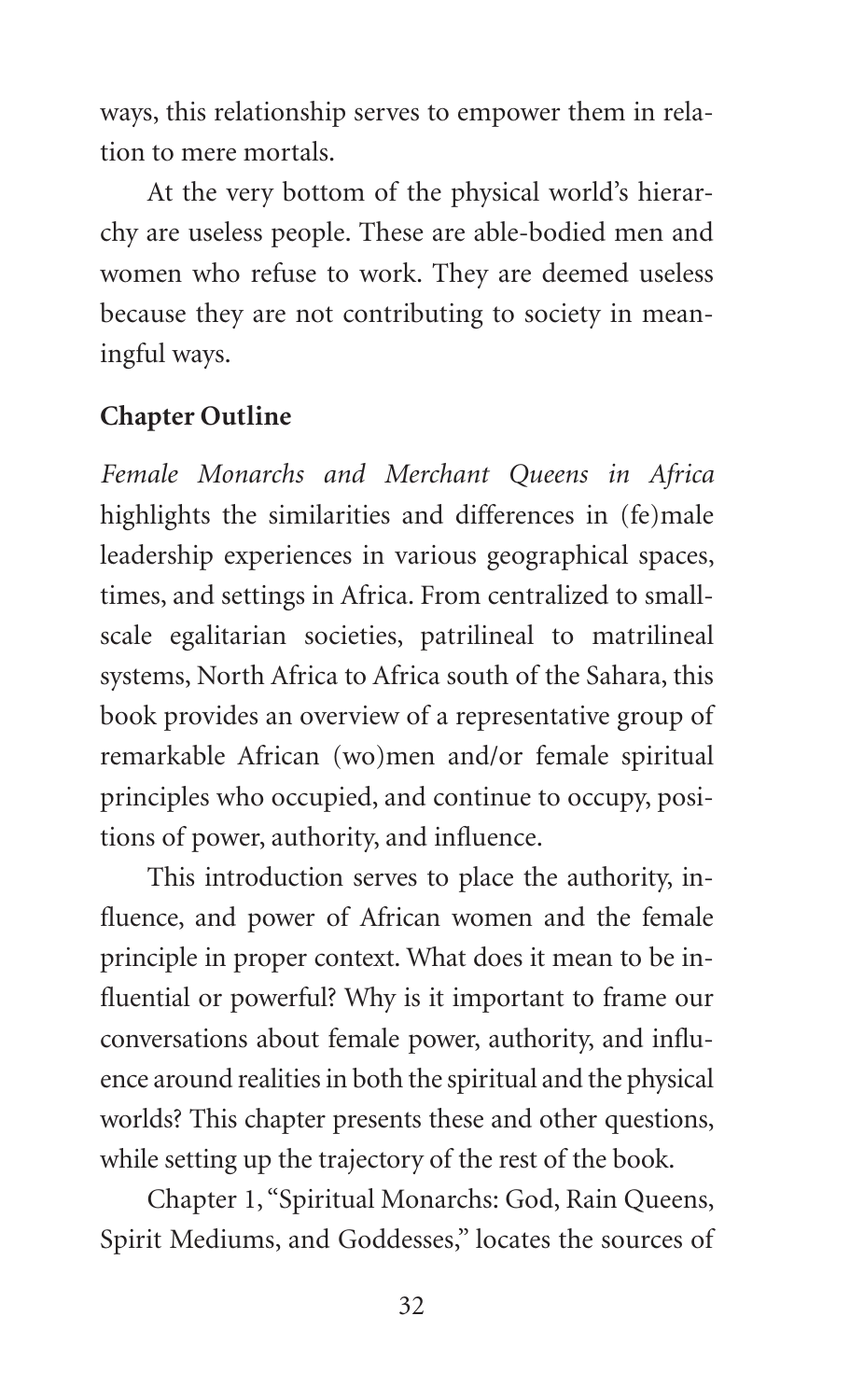female spiritual and ritual power within various African communities. I also consider the ritual leadership of female gendered spiritual forces such as goddesses, oracles, and female medicines and their human helpers (e.g., priestesses, diviners, spirit mediums, and prophetesses). Case studies of Lovedu rain queens; Nyamwezi and Shona spirit mediums, including Nehanda; Igbo and Yoruba priestesses of gods, *male* priestesses of goddesses; and South African *sangomas* are highlighted.

Chapter 2, "Queens, Queen Mothers, Princesses, and Daughters," documents the lives and times of a representative sample of African princesses, queens, and queen mothers from different parts of Africa at different times, including queens Nefertiti of Egypt and Amina of Hausaland; queen mothers Labotsibeni Mdluli of Swaziland (now Eswatini) and Yaa Asantewa of Ejisu, Asanteland; and princesses Inikpi of the Igala Kingdom and Magogo of Zululand. These women exerted considerable influence over men's offices. It also documents the place that daughters in egalitarian societies occupy. The chapter poses the questions: To whom were these women accountable? On whose behalf did they exercise power?

African women were known for their economic acumen, and they often formed complex socioeconomic networks with other women and used these networks to empower themselves. Chapter 3, "Merchant Queens," explores the power and influence of women commodity leaders, association leaders, and leaders of market